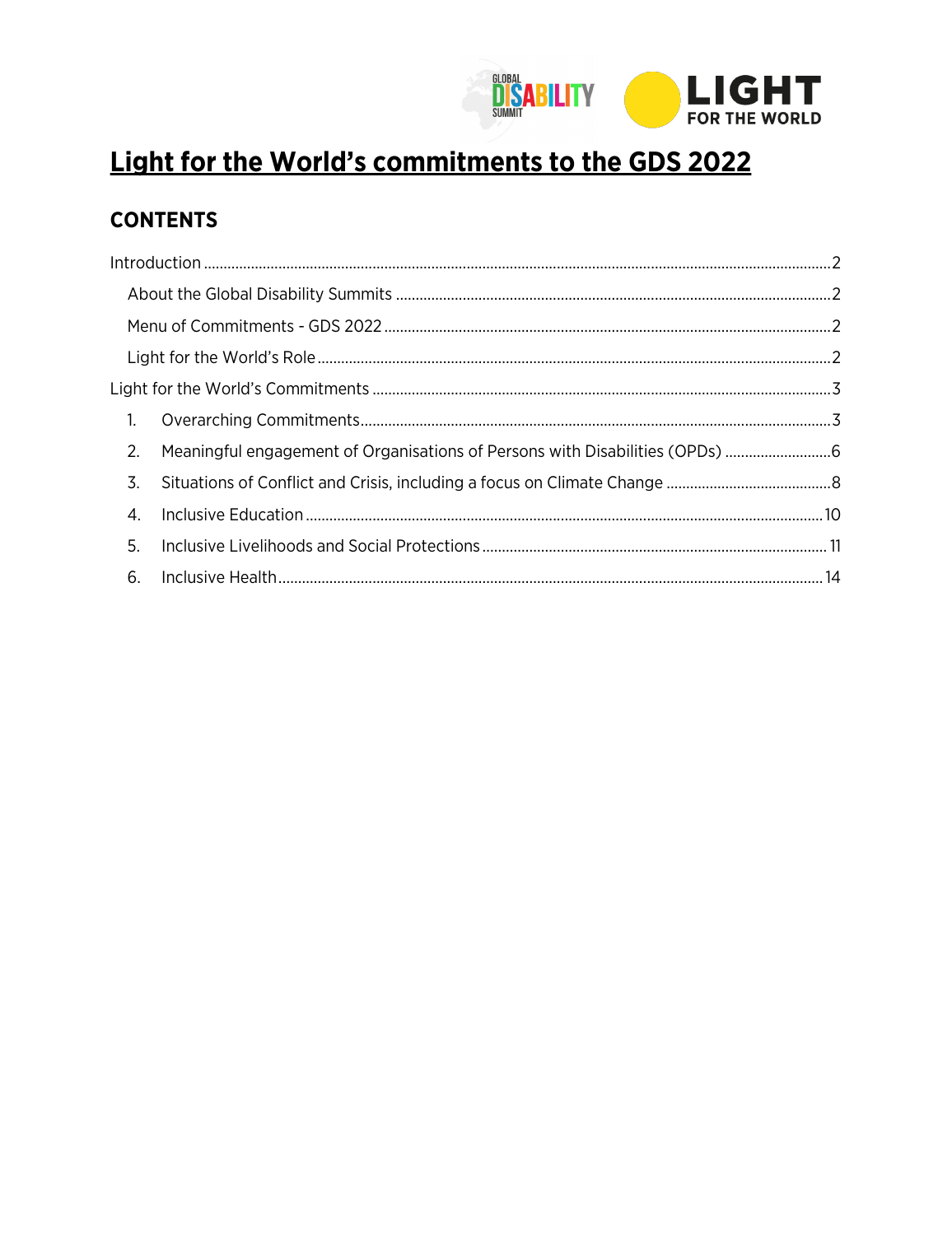

# <span id="page-1-0"></span>**INTRODUCTION**

# <span id="page-1-1"></span>**ABOUT THE GLOBAL DISABILITY SUMMITS**

The [Global Disability Summits r](https://www.globaldisabilitysummit.org/)esult in new, ambitious, and widespread commitments that are critical to achieving real change for persons with disabilities in the world's poorest countries.

The [first Global Disability held in 2018 \(GDS18\) w](https://www.globaldisabilitysummit.org/pages/global-disability-summit-2018-london-uk)as a historic event for disability inclusion, cohosted by the UK Department for International Development (DFID), the Government of Kenya, and the [International Disability Alliance \(IDA\).](https://www.internationaldisabilityalliance.org/) The GDS18 inspired unprecedented engagement and generated commitments to action that will help deliver Agenda 2030's vision to 'Leave No One Behind' (LNOB) as well as existing obligations under the [UN Convention on the Rights of Persons](https://www.un.org/development/desa/disabilities/convention-on-the-rights-of-persons-with-disabilities.html)  [with Disabilities \(CRPD\).](https://www.un.org/development/desa/disabilities/convention-on-the-rights-of-persons-with-disabilities.html) 

The International Disability Alliance, the Government of Norway, and the Government of Ghana will host the [second Global Disability Summit on 16 and 17 February 2022 \(GDS22\).](https://www.globaldisabilitysummit.org/pages/global-disability-summit-2022-norway) The Summit will be mainly virtual.

# <span id="page-1-2"></span>**MENU OF COMMITMENTS - GDS 2022**

The GDS22 is expected to lead to concrete political commitments that will bring about genuine change for persons with disabilities, tackle inequalities, and foster inclusive development, and humanitarian action, guided by a human-rights approach. A [menu of commitments w](https://www.globaldisabilitysummit.org/rails/active_storage/blobs/redirect/eyJfcmFpbHMiOnsibWVzc2FnZSI6IkJBaHBBYjg9IiwiZXhwIjpudWxsLCJwdXIiOiJibG9iX2lkIn19--944c17ca12ea7b4284aeb40c409896d4c3942704/GDS%2520Menu%2520of%2520Commitments%2520(1).docx)as prepared by IDA and in consultation with the [Global Action on Disability Network \(GLAD\) a](https://gladnetwork.net/)nd disability experts including Organisations of Persons with Disabilities (OPDs).

The themes for the GDS22 commitments are:

- 1) Overarching Commitments
- 2) Meaningful engagement of Organisations of Persons with Disabilities (OPDs)
- 3) Situations of Conflict and Crisis, including a focus on Climate Change
- 4) Inclusive Education
- 5) Inclusive Livelihoods and Social Protection
- 6) Inclusive Health

Gender is considered a cross-cutting theme.

# <span id="page-1-3"></span>**LIGHT FOR THE WORLD'S ROLE**

Just like in 2018, Light for the World submitted a set of commitments to the Global Disability Summit to further strengthen our role in achieving real change for persons with disabilities. Light for the World submitted a set of 22 commitments, ranging from overarching to specific thematic commitments. On the following pages, you will be able to read through Light for the World's commitments. 'Our' commitments follow the official themes-structure of the GDS22. Given subthemes are highlighted in blue. Light for the World's commitments have been prepared and submitted in line with the published GDS menu of commitments. They are highlighted in **yellow**. Please contact [advocacy@light-for-the-world.org i](mailto:advocacy@light-for-the-world.org)n case of any questions.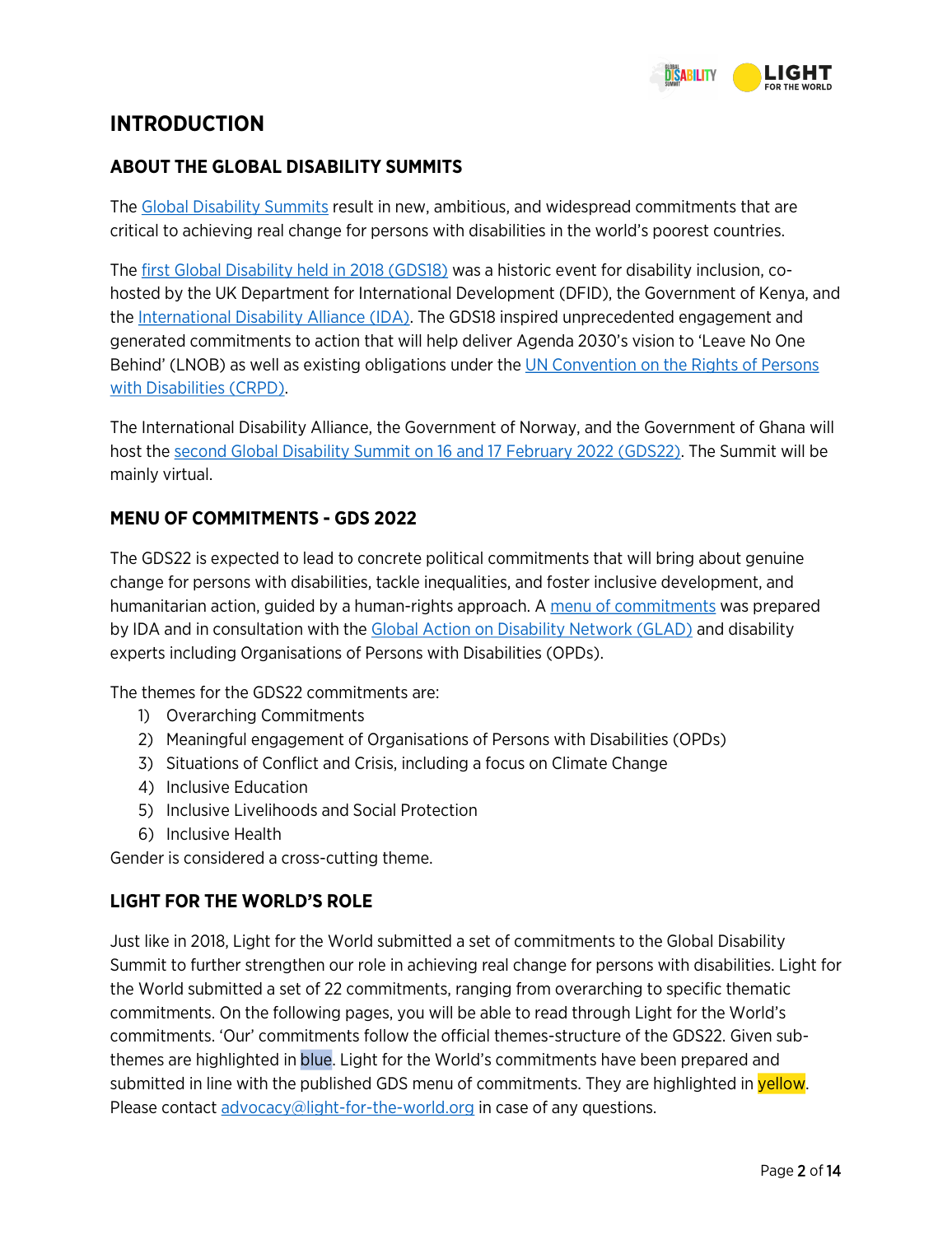

# <span id="page-2-0"></span>**LIGHT FOR THE WORLD'S COMMITMENTS**

# <span id="page-2-1"></span>**1. OVERARCHING COMMITMENTS**

# GDS22: Reduce discrimination and stigmatisation by promoting attitudinal change in communities and across all development cooperation, and addressing intersectionalities.

Commitment: Light for the World takes an intersectional approach that integrates gender and disability perspectives in complementary and inclusive ways. In the next four years (2022-2025), a) we aim to develop tools to measure competence on gender equality in the organisation, invest in structured capacity development on gender equality, and monitor and improve gender balance and disability percentage of staff and the board, b) we aim to ensure a gender responsive communication strategy and to share best practices of gender and disability inclusion with various audiences and partners, c) we aim to address, involve and empower women and girls, men and boys with disabilities in all their diversity equally in both our programmes and advocacy, apply Gender markers to our programmes and track progress to more Gender Marker II programmes and document best practices on gender equality in programmes.

Region: Global

Country: n/a

- $2022 2025$
- Preparation of an Annual Work Plan of our Gender Focal Group
- Ensure that our strategic documents sufficiently underline our commitment to gender, disability and intersectionality
- Annual revision and extension of internal gender-sensitive language guidelines
- Capacity development on Gender Marker II and gender analysis
- Ensure gender equality in our programmes by increasing our direct eye care services amongst women and girls by 26% (against +14% for males and females overall); increasing our direct inclusive education activities amongst girls with disabilities by 38% (compared to +24% for boys and girls with disabilities); and increasing the direct economic empowerment work amongst women with disabilities by 41% (visà-vis 33% in general).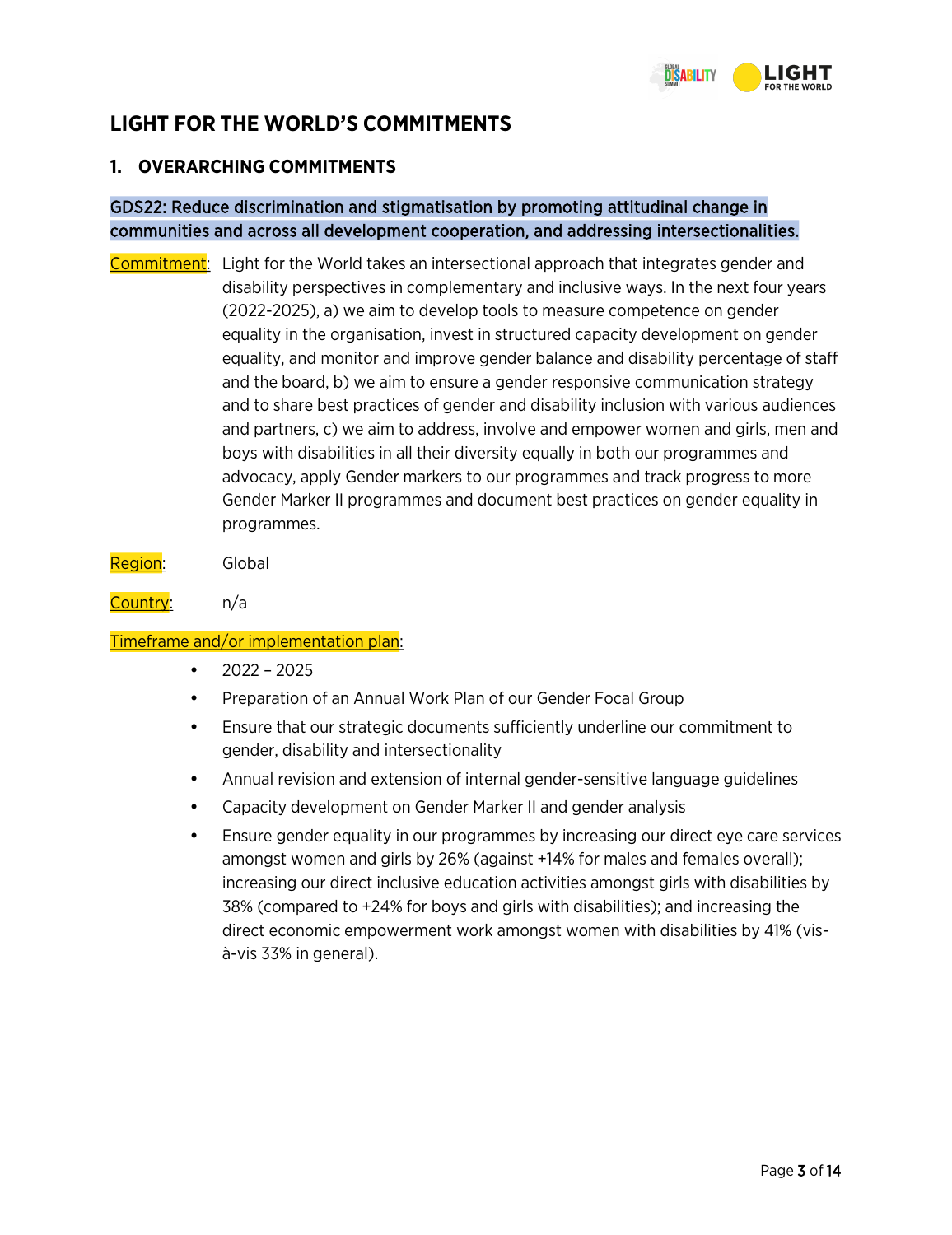

#### GDS22: Disaggregate data by disability, gender and age in data collection and statistics.

- Commitment: Within the next four years (2022-2025) Light for the World is committed to fully disaggregate by disability, gender and age all data we generate, collect and analyse. We furthermore commit to promoting and applying the Washington Group Set of Questions as well as the Child Functioning Module. As part of our country programmes, together with OPDs, we will influence governments to collect disability disaggregated data on inclusive education, economic empowerment and eye health in-country.
- Region: Africa

Country: Burkina Faso, Ethiopia, Kenya, Mozambique, South Sudan, Uganda

#### Timeframe and/or implementation plan:

- $2022 2025$
- Develop position paper and guidance on the use of Washington Group Questions and Child Functioning Module in the context of Light for the World and partner's programmes
- Systematically monitor and evaluate progress of governments in moving towards collection and use of disability disaggregated data as part of Light for the World's global M&E system

#### **Community Inclusion**

GDS22: Develop cross sectoral policies and design action plans in partnership with the full range of stakeholders and communities to facilitate the meaningful inclusion of all children and adults with disabilities, with a special focus on gender equality.

- Commitment: Within the next four years (2022-2025) Light for the World will focus its work with local governments and mainstream organisations to make sure inclusion of persons with disabilities is happening on a community level. Meaningful collaboration with OPDs is the basis for this commitment.
- Region: Africa
- Country: Ethiopia, Mozambique, Burkina and South Sudan

- $2022 2025$
- Ethiopia: Implementation of the DRIVE project lead by ECDD (Ethiopian Center for Disability & Development)
- Mozambique: Implementation of 'Inclusive Sofala'; supporting community-based rehabilitation projects, and supporting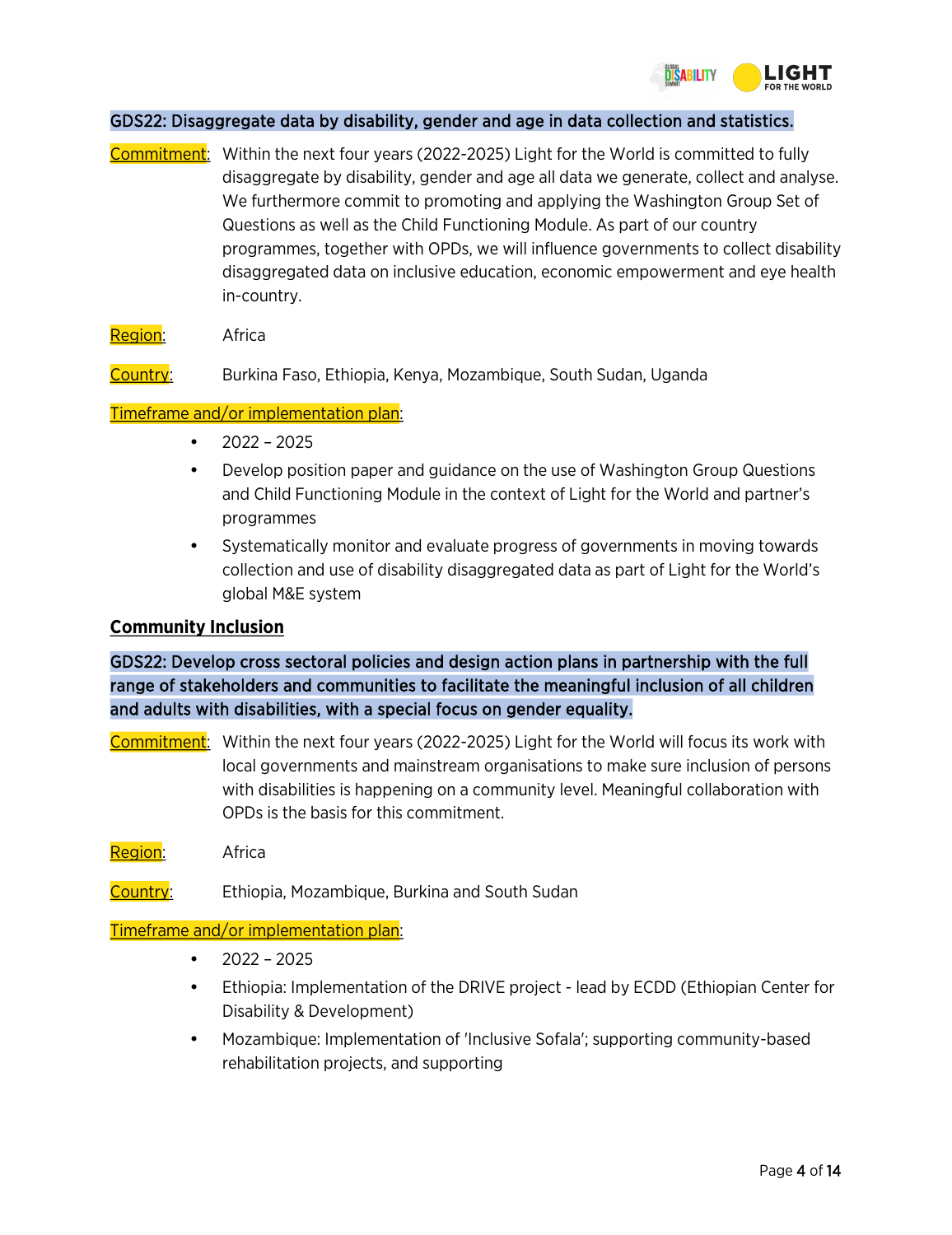

# GDS22: Invest in transforming, developing, or scaling up person-centric and gender responsive community support and care systems that foster choice and autonomy for the diversity of persons with disabilities across the life cycle.

- Commitment: Light for the World will keep its commitment to reaching the unreached through a strong programme of Disability Inclusion in Community Development. In the coming three years we will share our expertise and field level experiences to build up a better knowledge base for community inclusion and community support systems.
- Region: Global
- Country: Sub-Saharan Africa: Ethiopia, Mozambique, Burkina and South Sudan; and International

- $2022 2025$
- Applications for research grants to build up a solid evidence base; Active exchange and collaboration with relevant networks, such as IDDC (International Disability and Development Consortia), the CBR Global Network, and engagement in national networks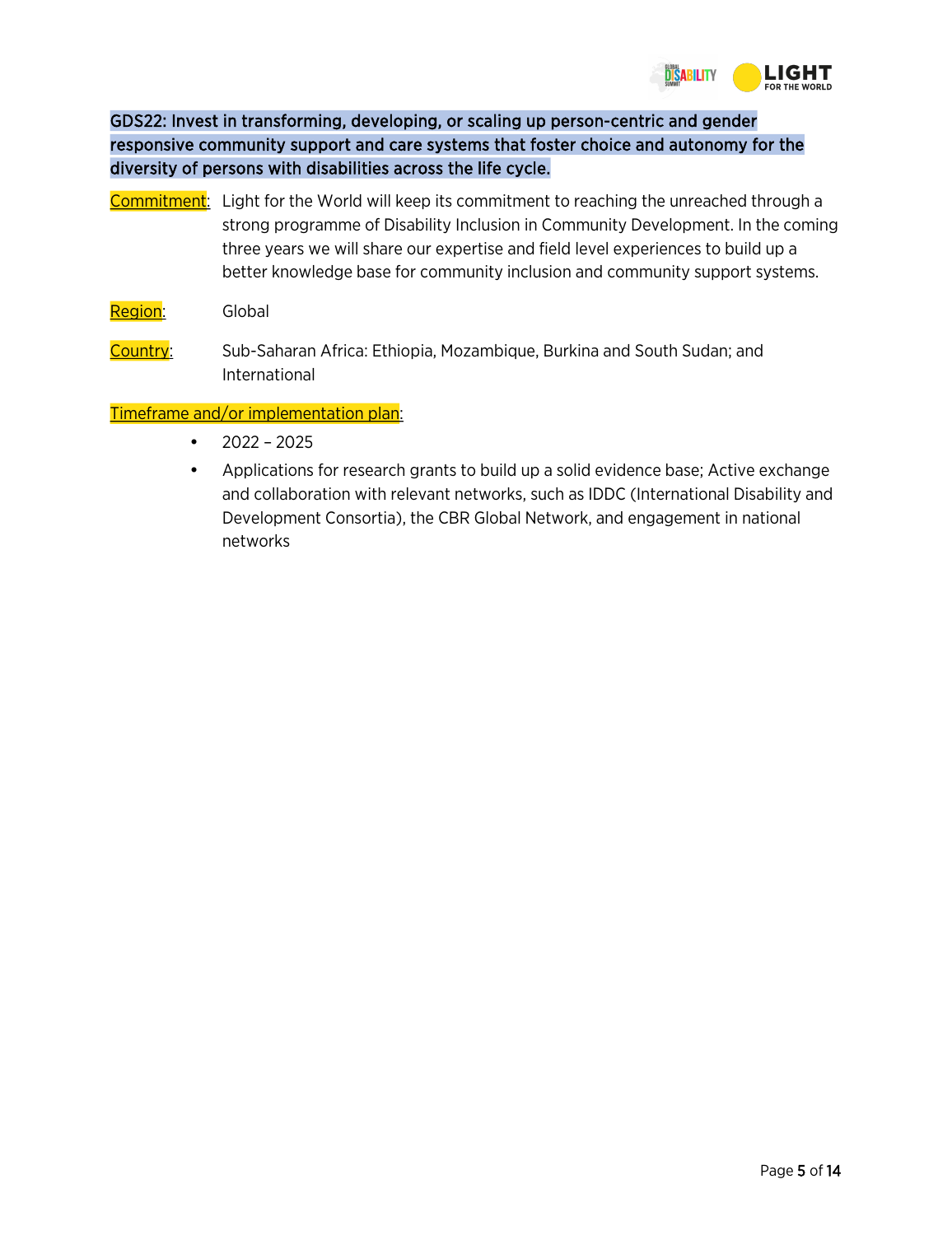

# <span id="page-5-0"></span>**2. MEANINGFUL ENGAGEMENT OF ORGANISATIONS OF PERSONS WITH DISABILITIES (OPDS)**

# **Advance the disability rights movement by building a stronger and more diverse collective voice, including diversity and intersectionality**

#### GDS22: Promote underrepresented groups and address intersectionality.

- Commitment: Within the next four years (2022-2025), Light for the World is committed to promote underrepresented groups by campaigning for the election of deaf members to the UN CRPD Committee. We further aim to consider aspects of intersectionality in all our advocacy activities by following public discussions, preparing publications and participating in and hosting relevant trainings.
- Region: International
- Country: n/a

#### Timeframe and/or implementation plan:

- 2022 2025
- Support and launch international campaigns to support the nomination and election of deaf members to the UN CRPD Committee
- Publish and regularly extend a Fact Sheet on Intersectionality
- Consider aspects of intersecting discrimination when hosting webinars, meetings and events

#### GDS22: Support partnerships with other social movements.

- Commitment: Within the next four years (2022-2025), Light for the World is committed to financially and technically support OPDs to engage in the preparation of Civil Society reports ("parallel/ shadow reports") to national UN Treaty reviews, such as Universal Periodic Reviews and Voluntary National Reviews. OPDs will be particularly encouraged to building coalitions and strategic partnerships with other (mainstream) organisations.
- Region: Africa
- Country: Burkina Faso, Ethiopia, Kenya, Mozambique, South Sudan, Uganda

- $2022 2025$
- Regularly revise supporting document on UPRs and VNRs
- Offer support to OPDs in the preparation and dissemination of Civil Society Reports
- Listen into and evaluate official review sessions of our partner countries
- Financial and technical support to the African Disability Forum (ADF) to further strengthen rights of and empower women with disabilities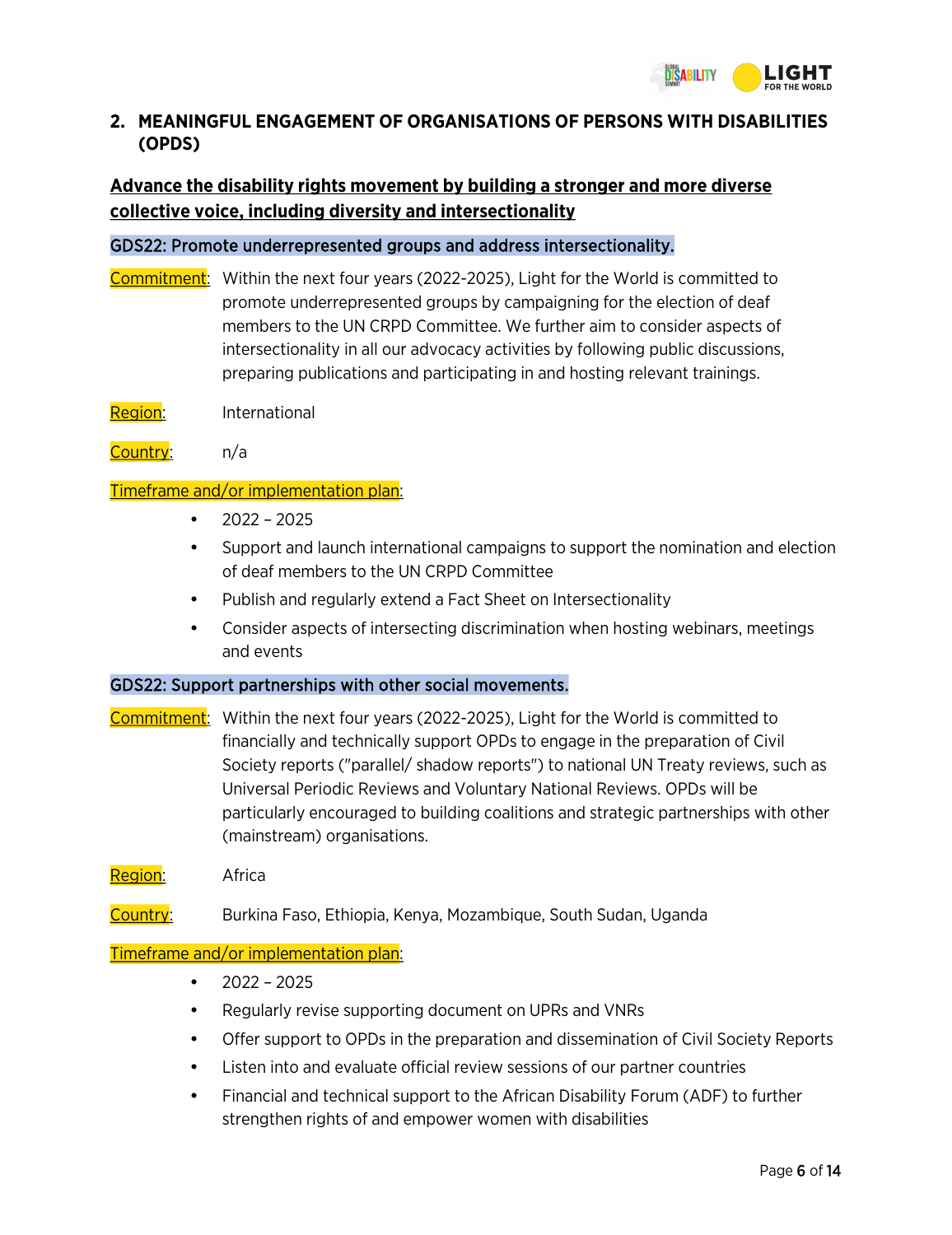

#### **Increase and monitor funding that goes to OPDs**

#### GDS22: Mainstream OPD engagement across funding.

- Commitment: Within the next four years (2022-2025) Light for the World is committed to strengthen consultation and meaningful participation of persons with disabilities and organisation of persons with disabilities in relevant political processes from the community to the international level, including international human rights monitoring and internal processes.
- Region: Africa
- Country: Burkina Faso, Ethiopia, Kenya, Mozambique, South Sudan, Uganda

#### Timeframe and/or implementation plan:

- $2022 2025$
- Offering organisational development support to OPD, where needed and requested
- Revising, together with OPDs, partner capacity assessments sheets
- Involve OPDs and umbrellas in the development, monitoring, and evaluation of our strategies
- Continue the dialogue with global and regional umbrella OPDs

#### **Support OPD technical and organisational capacity development**

# GDS22: Support the building of a diverse disability rights movement and OPDs, including underrepresented groups.

- Commitment: Within the next four years (2022-2025) Light for the World is committed to develop the technical expertise and leadership skills of young persons with disabilities and enable them to engage in local, national and international programme planning and policy definition.
- Region: Africa
- Country: Burkina Faso, Ethiopia, Kenya, Mozambique, South Sudan, Uganda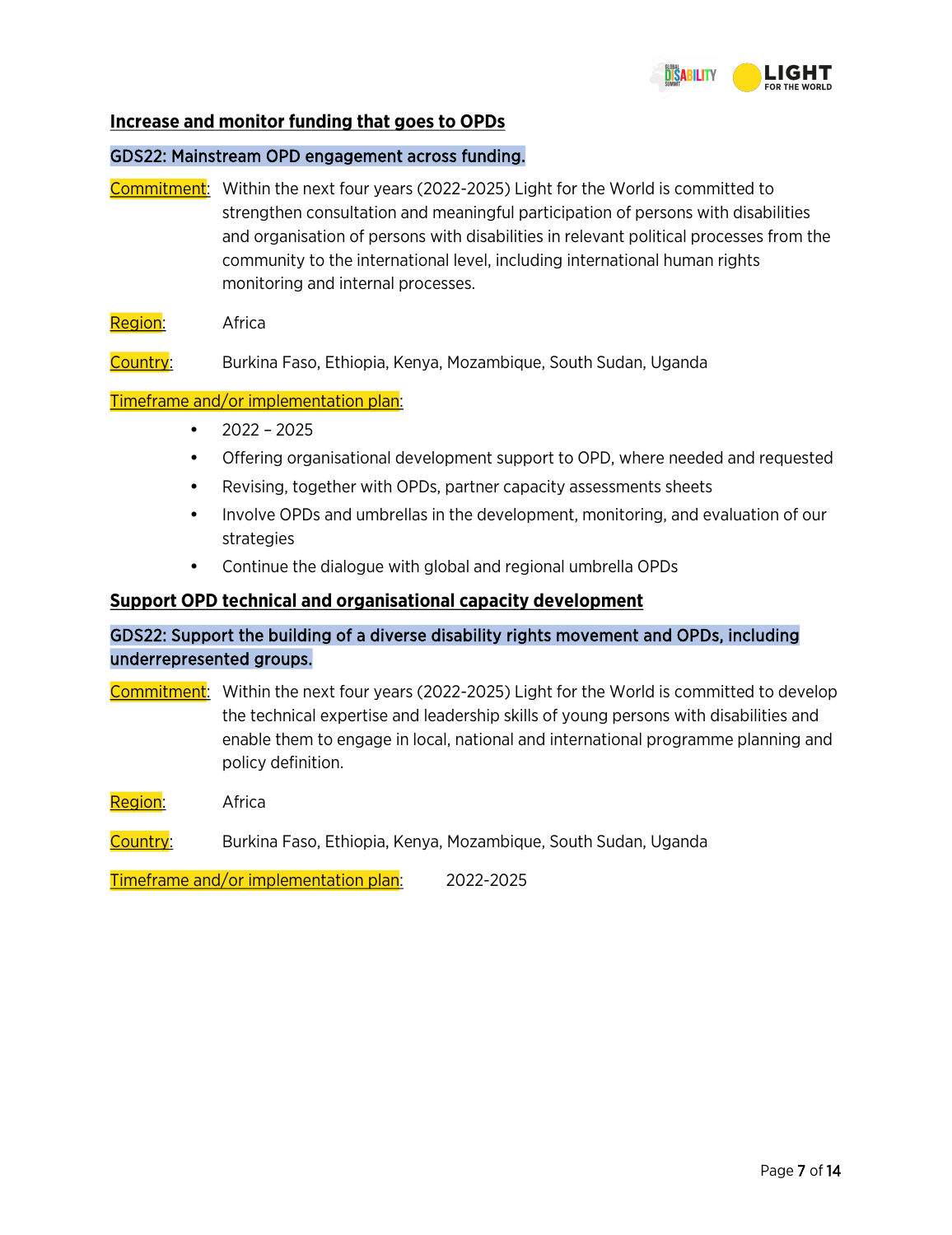### <span id="page-7-0"></span>**3. SITUATIONS OF CONFLICT AND CRISIS, INCLUDING A FOCUS ON CLIMATE CHANGE**

# GDS22: Make humanitarian action inclusive of persons with disabilities throughout the humanitarian programme cycle.

- Commitment: Within the next 4 years (2022-2025) Light for the World is committed to scale up its humanitarian action programme portfolio in 5 out of 6 focus countries, with as main intervention strategy to support mainstream humanitarian actors to make their interventions inclusive for persons with disabilities, using in-house technical capacity as well as key guidance materials that have been curated by the Disability Reference Group to which Light for the World is and remains a member.
- Region: Africa

Country: South Sudan, Ethiopia, Uganda, Burkina Faso, Mozambique

#### Timeframe and/or implementation plan:

- 2022 2025
- Support the DRG working group 1 on systematizing and disseminating training materials.
- Publish a research on disability inclusive disaster preparedness requirements for humanitarian actors, using a human-centred design methodology.
- Accompany more than 50 humanitarian actors in their disability inclusion journey in South Sudan, Ethiopia, Uganda, Burkina Faso and Mozambique.
- Train and deploy more than 20 young persons with disabilities as Disability Inclusion Facilitators to support humanitarian actors.

#### GDS22: Build strong partnerships with organisations of persons with disabilities (OPDs).

- Commitment: Within the next 4 years (2022-2025) Light for the World will continue to build on existing OPD partnerships and add new ones where needed and possible, and include the OPDs in humanitarian response programmes, coordination meetings and amplifying their advocacy work.
- Region: Africa
- Country: South Sudan, Ethiopia, Uganda, Burkina Faso, Mozambique

- $2022 2025$
- Support SSUPWD in South Sudan and FAMOD in Mozambique to scale up their presence and visibility towards humanitarian donors.
- Include national umbrellas in new programme and funding proposals.
- Promote strong collaboration between Disability Inclusion Facilitators and OPDs.
- Explore partnerships with women led OPDs.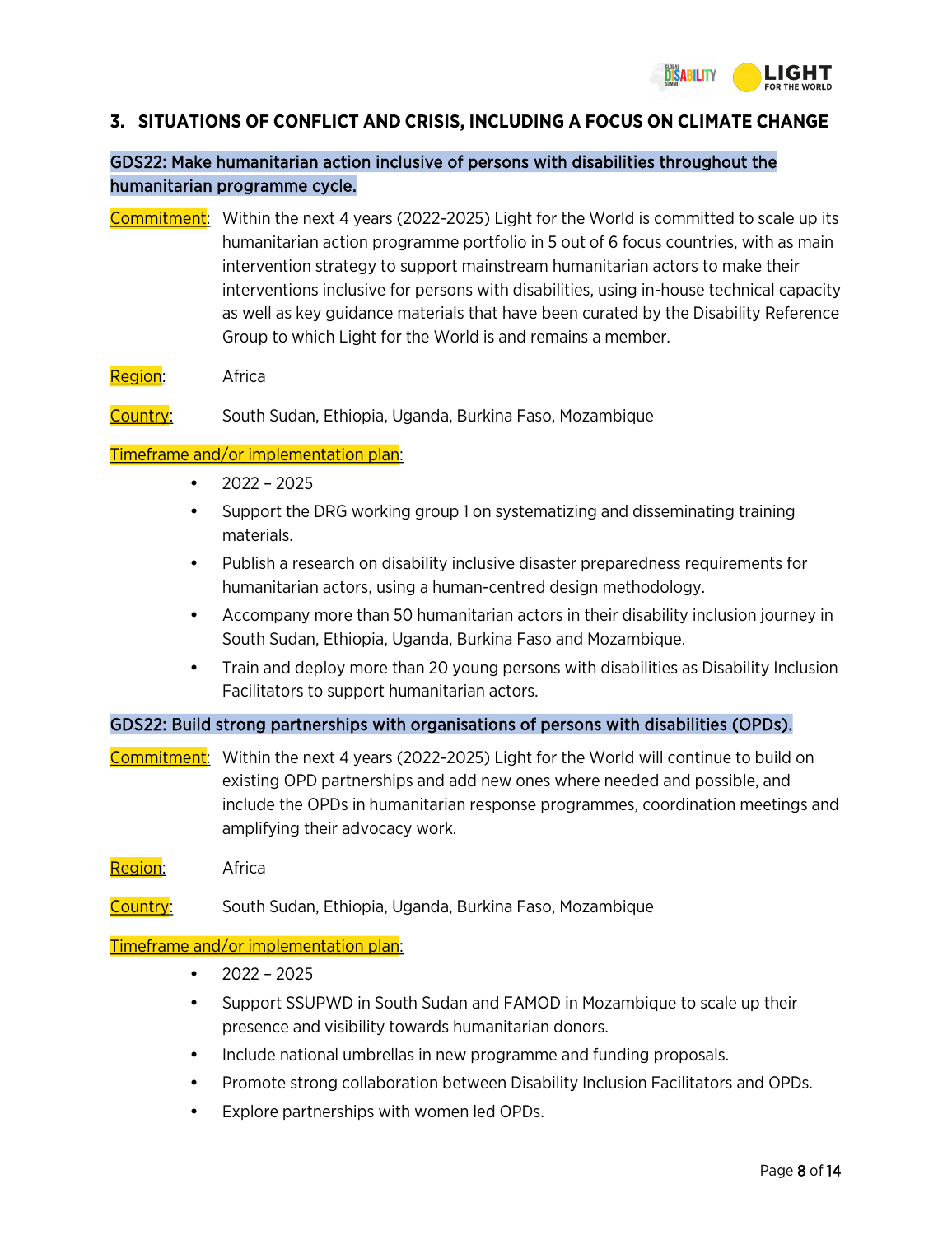

#### GDS22: Include persons with disabilities in climate action.

- Commitment: Within the next four years (2022-2025) we strive to reduce the footprint of our activities to a reasonable minimum and follow the do-no-harm approach. We will ensure that OPDs are included in climate action and we reach out to environmental experts and work hand in hand with experienced partners, to apply an integrated and sustainable approach in our activities. In addition, jointly with IAPB, we will work on the environmental sustainability of eye health services.
- Region: International
- Country: n/a

#### Timeframe and/or implementation plan:

- 2022 2025
- yearly Environmental/Climate Action Plan
- yearly report on implementation of the overall plan
- engagement in IDDC climate work group, linking to the GLAD Climate Action Group
- comprehensive plan for Light for the World engagement in Mozambique
- Light for the World will be an active member of the IAPB Climate Action Working Group

#### GDS22: Protect persons with disabilities from violence, exploitation and abuse.

- Commitment: Within the next 4 years (2022-2025) Light for the World will take an active role in protecting persons with disabilities from violence, exploitation and abuse in its focus countries, through targeted activities and partnerships.
- Region: Africa
- Country: South Sudan, Ethiopia, Uganda, Burkina Faso, Mozambique

- 2022 2025
- Contribute to the protection clusters at country level (or their equivalent), and using this as an entry point to influence the humanitarian coordination system.
- Actively promote components such as sports & peace, psycho-social first aid, sexual and gender-based violence protection and safeguarding into programme implementation.
- Document good practices.
- Engage human rights organisations to address violations of rights of persons with disabilities in humanitarian settings.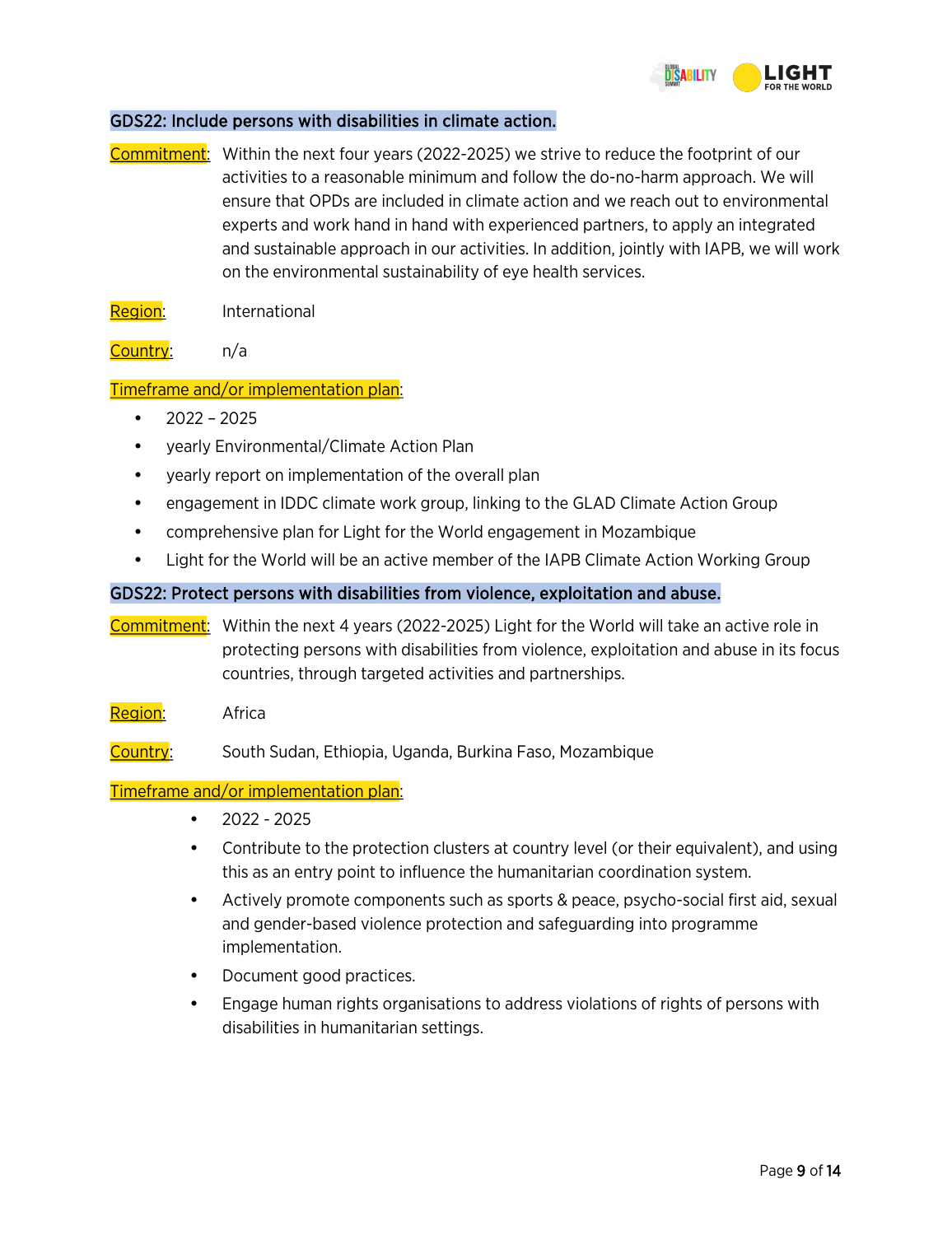

#### <span id="page-9-0"></span>**4. INCLUSIVE EDUCATION**

GDS22: Build capacity on inclusive education in the education work force.

Commitment: Within the next two years (2022 - 2023) Light for the World will develop/co-design a pedological training package for teachers who are supporting deaf students in inclusive education settings.

Region: Africa

Country: Burkina Faso, Ethiopia, Kenya, Mozambique, South Sudan, Uganda

Timeframe and/or implementation plan: 2022-2023

#### GDS22: Strengthen targeted support for learners with disabilities.

- Commitment: In the years 2022 2025 we will increase the access for students with disabilities to assistive technology in education. We will focus on open access tools and also invest more in devices specially designed to increase the literacy of children with disabilities with a focus on children with low vision and Deaf children.
- Region: Africa

Country: Burkina Faso, Ethiopia, Mozambique, South Sudan

Timeframe and/or implementation plan: 2022-2025

#### GDS22: Increase sustainable long-term funding for inclusive education.

Commitment: Within the next four years (2022-2025) Light for the World will develop a toolkit on budgeting on gender and inclusive education sector planning; and will disseminate and train key stakeholders in utilizing the toolkit.

Region: Africa

Country: Burkina Faso, Ethiopia, Kenya, Mozambique, South Sudan, Uganda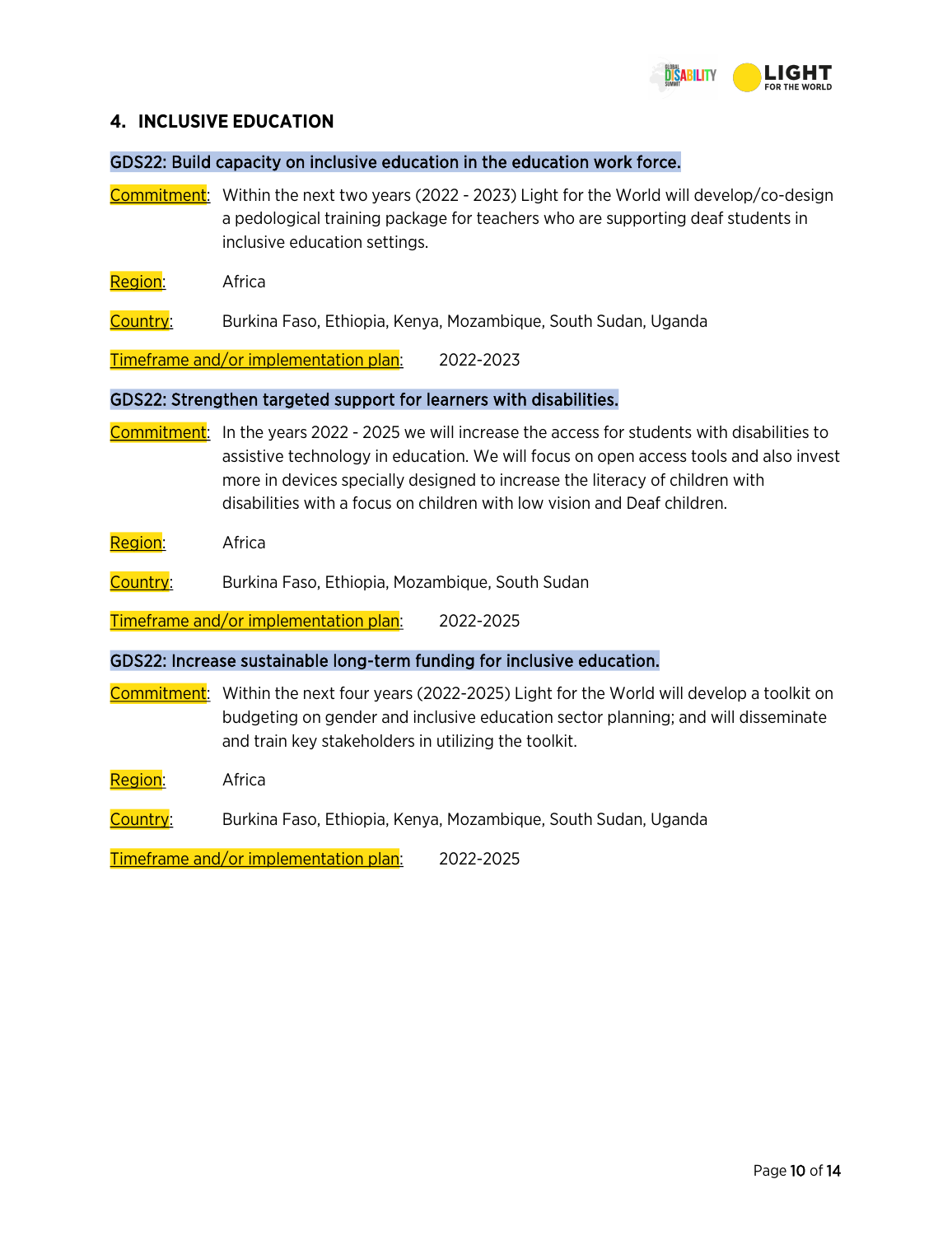

### <span id="page-10-0"></span>**5. INCLUSIVE LIVELIHOODS AND SOCIAL PROTECTIONS**

#### **Inclusive Livelihoods**

# GDS22: Provide support to promote the employment of persons with disabilities in the public and private sectors.

- Commitment: In the coming four years (2022 2025), we will directly reach 9,000 young people and adults with disabilities with economic empowerment, 53% of which women. We will determine our indirect reach through system change using validated evaluation techniques.
- Region: Africa

Country: Uganda, Kenya, Mozambique, Burkina Faso, South Sudan and Ethiopia

#### Timeframe and/or implementation plan:

- 2022 2025
- Disability Awareness Training for companies with a focus on how to make workplaces more inclusive of persons with disabilities for companies
- Business Development Training and job preparedness training for young people and adults with disabilities
- Disability Awareness Training, Disability Inclusion Assessments and Action Planning with Financial Institutions to support them to become more inclusive in their financial services
- Disability Awareness Training, Training on Disability Inclusive Programming, Disability Inclusion Assessment and Action Planning with mainstream organisations active in the field of economic empowerment

#### GDS22: Develop open, inclusive, and accessible work environments.

- Commitment: As of 2022, Light for the World employs a 'Diversity and Inclusion Coordinator' to further promote an inclusive, accessible, diverse and open work environment. An annual report on the highlights and developments will be prepared and shared with the Board.
- Region: Global
- Country: n/a

#### Timeframe and/or implementation plan:

• Currently (first quarter of 2022), the Diversity and Inclusion Coordinator is developing plans and activities for the realization of objective 6 of the Strategy 2023 on 'increasing our diversity, especially within our leadership, in the dimensions of disability, Global South and gender' as well as the Diversity and Inclusion roadmap/ strategy.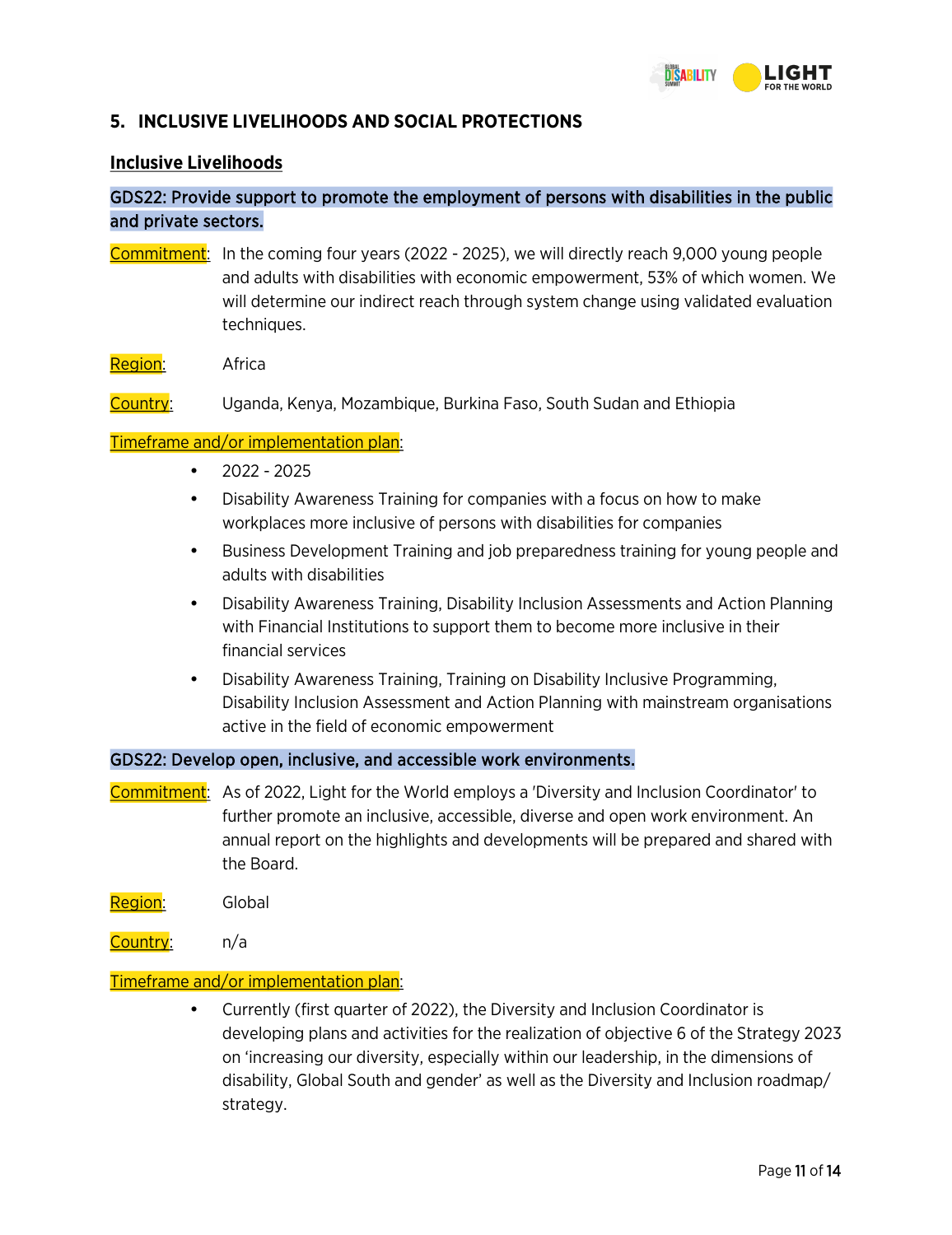

• Concluded is the Diagnostics of diversity and inclusion within the organization. Major activities to follow include dissemination and feedback of the diagnostics; supporting dialogue, advice, support to teams and departments to ensure that strategies, work plans and budgets increasingly reflect and support diversity & inclusion; internal assessment with Diversity Inclusion Score Card for all Country Offices and National Offices in Europe; taking stock of resources and good practice examples at Light for the World; and creation of open space for dialogue and reflection where people with lived experience play leading role.

# GDS22: Provide opportunities for life-long learning, reskilling, and advancement for persons with disabilities.

- Commitment: In the coming four years (2022-2025) we will work with vocational training institutes, higher education institutions, and apprenticeship providers to make their services inclusive of persons with disabilities, work on accessibility of their institutions and facilitate successful labour market transitions.
- Region: Africa
- Country: South Sudan, Mozambique, Uganda, Kenya and Ethiopia

#### Timeframe and/or implementation plan:

- $2022 2025$
- Disability Awareness Training for all staff
- Disability Inclusion Assessment including accessibility audit, followed by a Disability Inclusion Action Plan
- Support a selected group of young persons with disabilities with scholarships to attend vocational training institutes

#### **Social Protection**

# GDS22: Provide social protection that supports and encourages economic participation of persons with disabilities.

- Commitment: In the coming four years (2022 2025) we will work with responsible ministries to support them to make social protection schemes/ youth employment schemes inclusive of young persons and adults with disabilities. We will ensure that no groups of persons with disabilities are left behind by providing responsible actors with tools and methods that enables them to effectively leave no one behind.
- Region: Africa
- Country: Uganda, Kenya, Mozambique, Burkina Faso, South Sudan and Ethiopia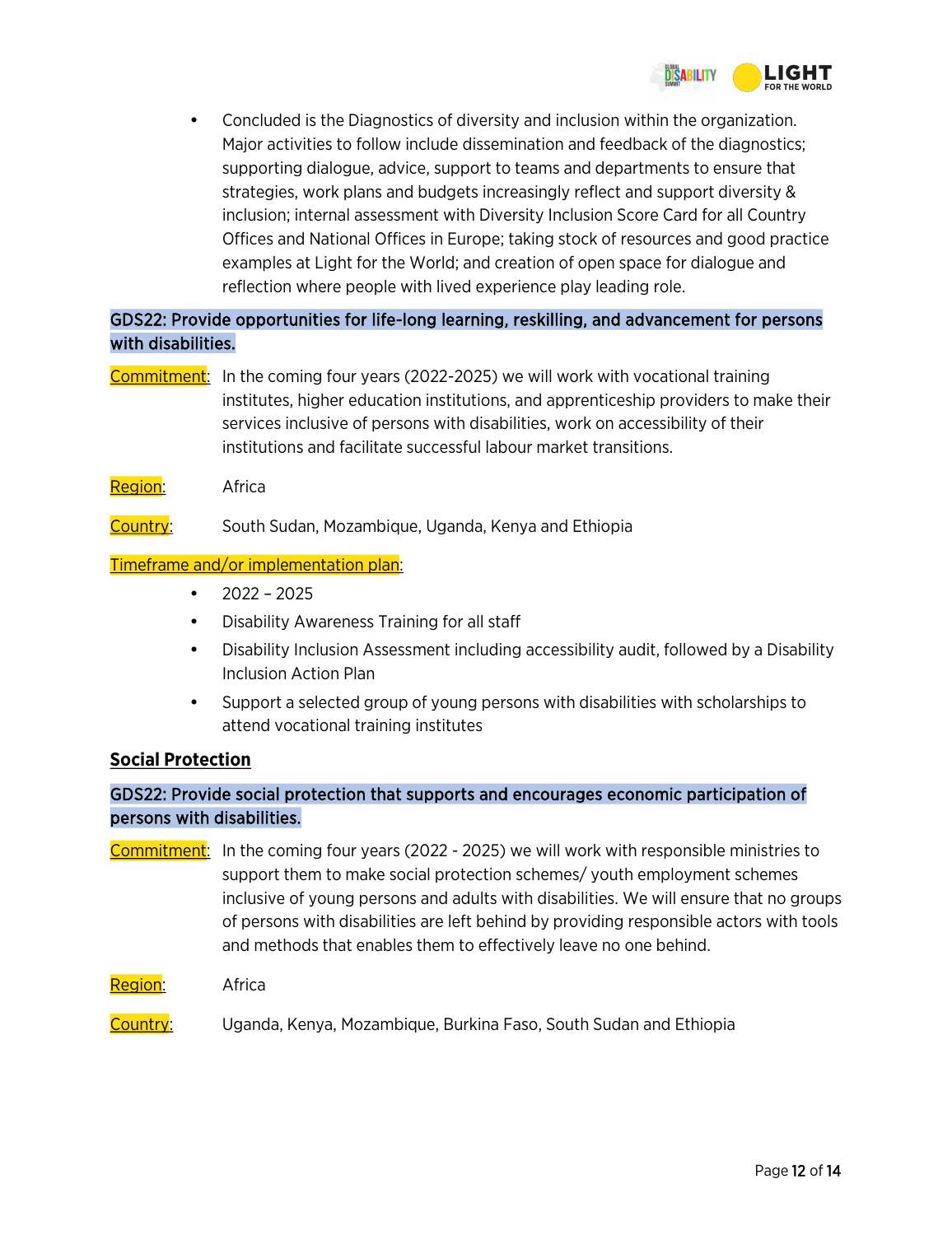

#### Timeframe and/or implementation plan:

- 2022 2025
- conducting barrier analysis and come up with innovative solutions to address those barriers through co-creation sessions
- develop policy briefs and learning briefs to support implementation and scaling up of disability inclusive practices
- support OPDs in their advocacy activities and provide technical support to responsible ministries

#### **Other**

#### GDS22: Other

- Commitment: Light for the World will continue to support the empowerment and capacity of a pool of at least 150 young women and men with disabilities to be trainers and facilitators on disability inclusion, being resource persons for their representative OPDs, as well as mainstream private sector and public sector actors. They (DIFs) will be change makers and support system actors striving for a more inclusive society. We will bring DIFs in different countries together virtually and if funds and conditions allow also face to face for peer learning; we will also support them to be professionally exposed to different networks and opportunities.
- Region: Africa

Country: South Sudan, Mozambique, Burkina Faso, Uganda, Kenya and Ethiopia

- Organise training and mentoring program for young women and men with disabilities who are selected in close partnership with local OPDs (Disability Inclusion Academy)
- Certification of qualified trainees to become Disability Inclusion Facilitators
- The DIFs will be resource persons to their respective OPDs, and contracted by different actors to provide services in the field of Disability Inclusion